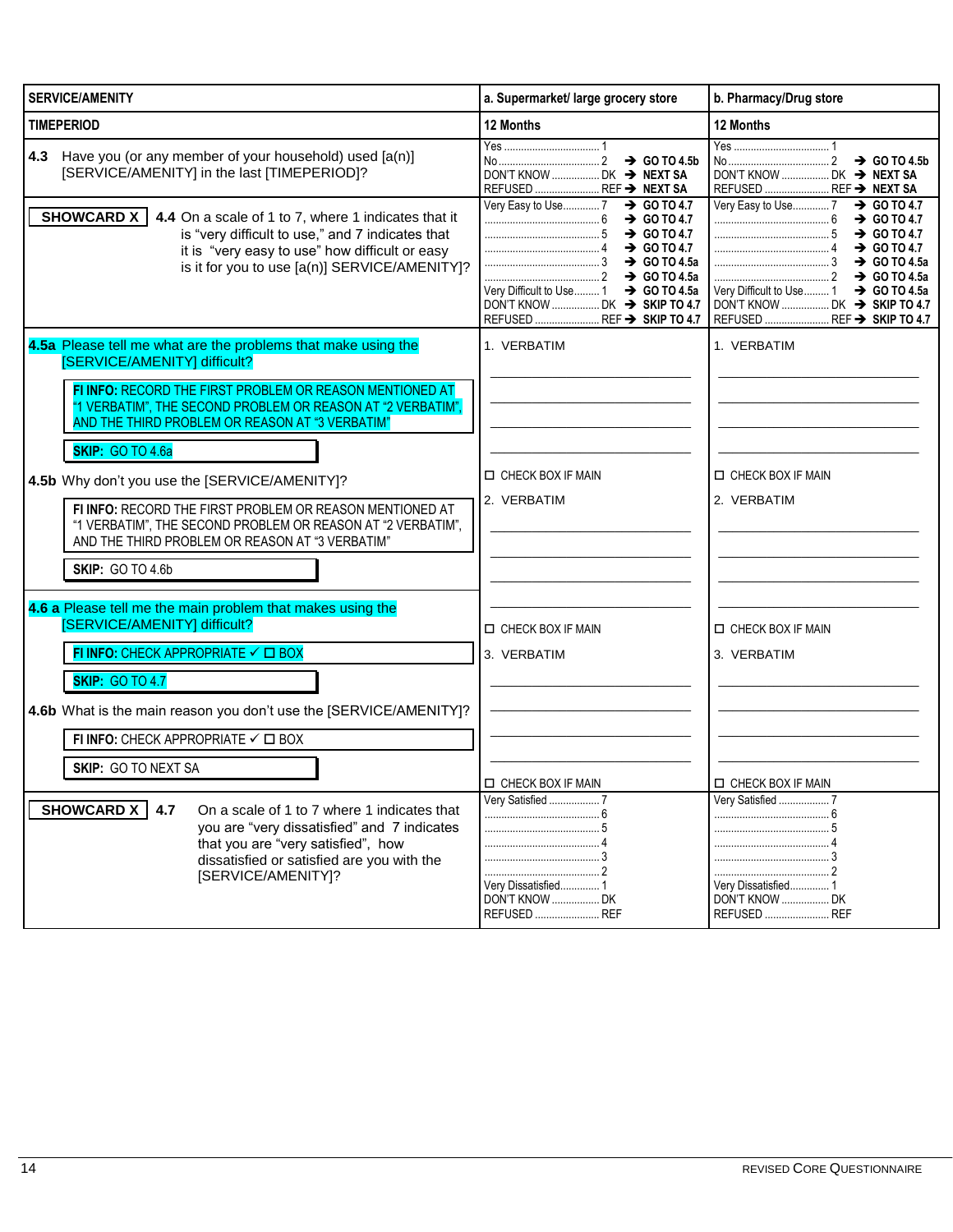| d. ATM not in a bank                                                                                                                                                                                                                                                                          | e. Check cashing facility not in a bank                                                                                                                                                                                                                                                       |
|-----------------------------------------------------------------------------------------------------------------------------------------------------------------------------------------------------------------------------------------------------------------------------------------------|-----------------------------------------------------------------------------------------------------------------------------------------------------------------------------------------------------------------------------------------------------------------------------------------------|
| 12 Months                                                                                                                                                                                                                                                                                     | 12 Months                                                                                                                                                                                                                                                                                     |
| $\rightarrow$ GO TO 4.5b<br>REFUSED REF → NEXT SA<br>Very Easy to Use 7<br>$\rightarrow$ GO TO 4.7<br>$\rightarrow$ GO TO 4.7<br>$\frac{1}{2}$ GO TO 4.7<br>$\cdots$ 60 TO 4.7<br>$\rightarrow$ GO TO 4.5a<br>Very Difficult to Use 1<br>$\rightarrow$ GO TO 4.5a<br>REFUSEDREF → SKIP TO 4.7 | $\rightarrow$ GO TO 4.5b<br>REFUSED REF → NEXT SA<br>Very Easy to Use 7<br>$\rightarrow$ GO TO 4.7<br>$\rightarrow$ GO TO 4.7<br>$\frac{1}{2}$ GO TO 4.7<br>$\cdots$ 60 TO 4.7<br>$\rightarrow$ GO TO 4.5a<br>Very Difficult to Use 1<br>$\rightarrow$ GO TO 4.5a<br>REFUSEDREF → SKIP TO 4.7 |
| 1. VERBATIM                                                                                                                                                                                                                                                                                   | 1. VERBATIM                                                                                                                                                                                                                                                                                   |
|                                                                                                                                                                                                                                                                                               |                                                                                                                                                                                                                                                                                               |
|                                                                                                                                                                                                                                                                                               |                                                                                                                                                                                                                                                                                               |
| <b>D CHECK BOX IF MAIN</b>                                                                                                                                                                                                                                                                    | <b>IN CHECK BOX IF MAIN</b>                                                                                                                                                                                                                                                                   |
| 2. VERBATIM                                                                                                                                                                                                                                                                                   | 2. VERBATIM                                                                                                                                                                                                                                                                                   |
|                                                                                                                                                                                                                                                                                               |                                                                                                                                                                                                                                                                                               |
|                                                                                                                                                                                                                                                                                               |                                                                                                                                                                                                                                                                                               |
| <b>D CHECK BOX IF MAIN</b>                                                                                                                                                                                                                                                                    | <b>IN CHECK BOX IF MAIN</b>                                                                                                                                                                                                                                                                   |
| 3. VERBATIM                                                                                                                                                                                                                                                                                   | 3. VERBATIM                                                                                                                                                                                                                                                                                   |
|                                                                                                                                                                                                                                                                                               |                                                                                                                                                                                                                                                                                               |
|                                                                                                                                                                                                                                                                                               |                                                                                                                                                                                                                                                                                               |
|                                                                                                                                                                                                                                                                                               |                                                                                                                                                                                                                                                                                               |
| CHECK BOX IF MAIN                                                                                                                                                                                                                                                                             | $\Box$ CHECK BOX IF MAIN                                                                                                                                                                                                                                                                      |
| Very Satisfied7<br>Very Dissatisfied 1<br>DON'T KNOWDK                                                                                                                                                                                                                                        | Very Satisfied7<br>Very Dissatisfied1<br>DON'T KNOWDK<br>REFUSEDREF                                                                                                                                                                                                                           |
|                                                                                                                                                                                                                                                                                               | REFUSEDREF                                                                                                                                                                                                                                                                                    |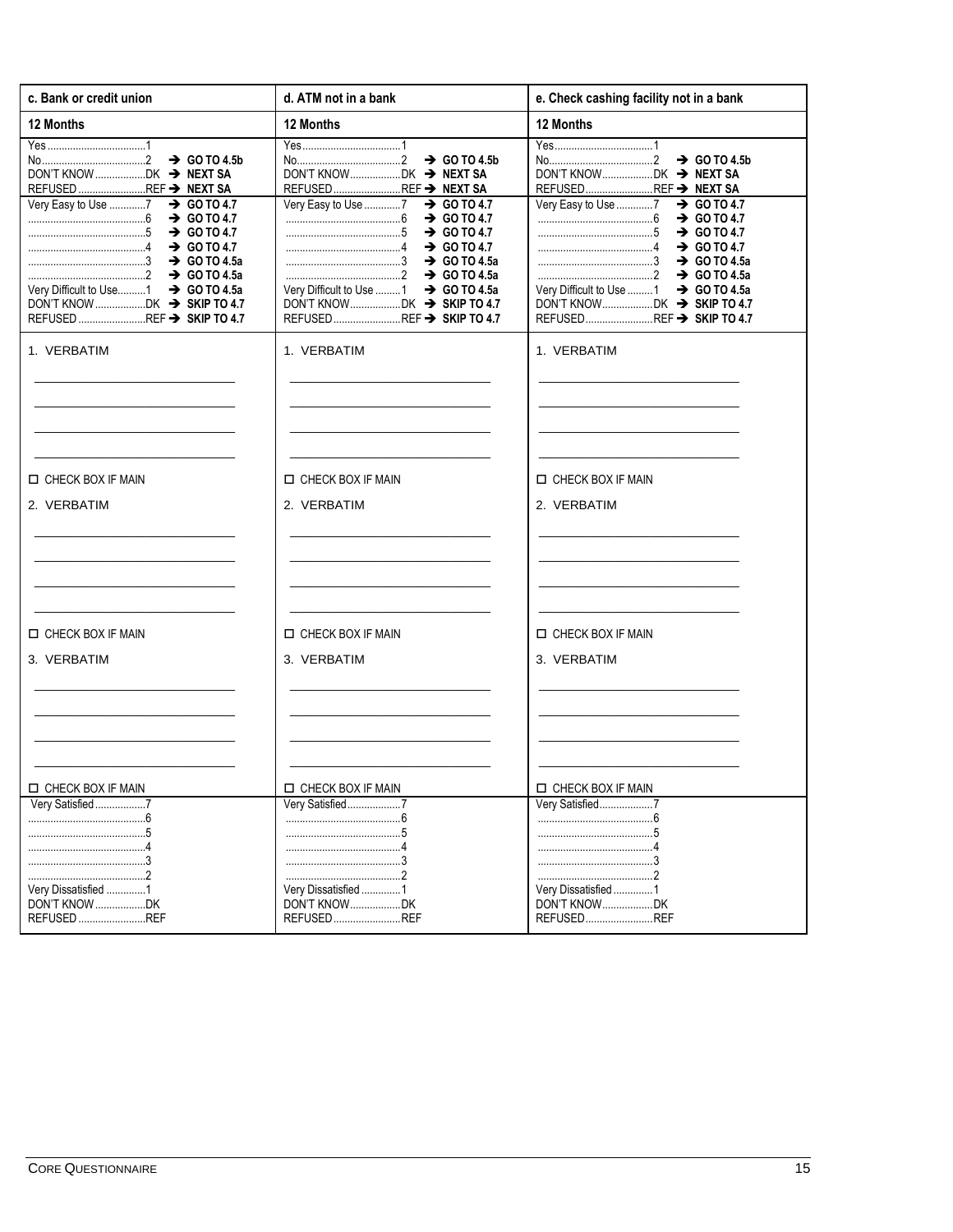| <b>SERVICE/AMENITY</b>                                                                                                                                                                                                                                                                                                                                                                                                                                                                                                                                           | f. Money transfer service not in a bank,<br>like Western Union                                                                                                                                            | g. Basic medical care and services                                                                                                                                                                                                                                |
|------------------------------------------------------------------------------------------------------------------------------------------------------------------------------------------------------------------------------------------------------------------------------------------------------------------------------------------------------------------------------------------------------------------------------------------------------------------------------------------------------------------------------------------------------------------|-----------------------------------------------------------------------------------------------------------------------------------------------------------------------------------------------------------|-------------------------------------------------------------------------------------------------------------------------------------------------------------------------------------------------------------------------------------------------------------------|
| <b>TIMEPERIOD</b>                                                                                                                                                                                                                                                                                                                                                                                                                                                                                                                                                | 12 Months                                                                                                                                                                                                 | 12 Months                                                                                                                                                                                                                                                         |
| Have you (or any member of your household) used [a(n)]<br>4.3<br>[SERVICE/AMENITY] in the last [TIMEPERIOD]?                                                                                                                                                                                                                                                                                                                                                                                                                                                     | $\rightarrow$ GO TO 4.5b<br>DON'T KNOW  DK → NEXT SA<br>REFUSED  REF → NEXT SA                                                                                                                            | DON'T KNOW  DK → NEXT SA<br>REFUSED  REF → NEXT SA                                                                                                                                                                                                                |
| SHOWCARD X  <br>4.4 On a scale of 1 to 7, where 1 indicates that it<br>is "very difficult to use," and 7 indicates that<br>it is "very easy to use" how difficult or easy<br>is it for you to use [a(n)] SERVICE/AMENITY]?                                                                                                                                                                                                                                                                                                                                       | Very Easy to Use7<br>$\rightarrow$ GO TO 4.7<br>$\rightarrow$ GO TO 4.7<br>$\rightarrow$ GO TO 4.7<br>Very Difficult to Use  1 → GO TO 4.5a<br>DON'T KNOW  DK → SKIP TO 4.7<br>REFUSED  REF → SKIP TO 4.7 | Very Easy to Use  7 → GO TO 4.7<br>$\rightarrow$ GO TO 4.7<br>$\rightarrow$ GO TO 4.7<br>$\rightarrow$ GO TO 4.7<br>$\rightarrow$ GO TO 4.5a<br>Very Difficult to Use 1<br>$\rightarrow$ GO TO 4.5a<br>DON'T KNOW  DK → SKIP TO 4.7<br>REFUSED  REF → SKIP TO 4.7 |
| 4.5a Please tell me what are the problems that make using the<br>[SERVICE/AMENITY] difficult?<br>FI INFO: RECORD THE FIRST PROBLEM OR REASON MENTIONED AT<br>"1 VERBATIM", THE SECOND PROBLEM OR REASON AT "2 VERBATIM",<br>AND THE THIRD PROBLEM OR REASON AT "3 VERBATIM"<br><b>SKIP: GO TO 4.6a</b><br>4.5b Why don't you use the [SERVICE/AMENITY]?<br>FI INFO: RECORD THE FIRST PROBLEM OR REASON MENTIONED AT<br>"1 VERBATIM", THE SECOND PROBLEM OR REASON AT "2 VERBATIM",<br>AND THE THIRD PROBLEM OR REASON AT "3 VERBATIM"<br><b>SKIP: GO TO 4.6b</b> | 1. VERBATIM<br><b>D CHECK BOX IF MAIN</b><br>2. VERBATIM                                                                                                                                                  | 1. VERBATIM<br><b>D CHECK BOX IF MAIN</b><br>2. VERBATIM                                                                                                                                                                                                          |
| 4.6 a Please tell me the main problem that makes using the<br>[SERVICE/AMENITY] difficult?<br>FI INFO: CHECK APPROPRIATE $\checkmark$ $\Box$ BOX<br><b>SKIP: GO TO 4.7</b>                                                                                                                                                                                                                                                                                                                                                                                       | <b>D CHECK BOX IF MAIN</b><br>3. VERBATIM                                                                                                                                                                 | <b>D CHECK BOX IF MAIN</b><br>3. VERBATIM                                                                                                                                                                                                                         |
| 4.6b What is the main reason you don't use the [SERVICE/AMENITY]?<br>FI INFO: CHECK APPROPRIATE √ □ BOX<br><b>SKIP: GO TO NEXT SA</b>                                                                                                                                                                                                                                                                                                                                                                                                                            | <b>ID CHECK BOX IF MAIN</b><br>Very Satisfied  7                                                                                                                                                          | <b>ID CHECK BOX IF MAIN</b><br>Very Satisfied  7                                                                                                                                                                                                                  |
| SHOWCARD X<br>On a scale of 1 to 7 where 1 indicates that<br>4.7<br>you are "very dissatisfied" and 7 indicates<br>that you are "very satisfied", how<br>dissatisfied or satisfied are you with the<br>[SERVICE/AMENITY]?                                                                                                                                                                                                                                                                                                                                        | Very Dissatisfied 1<br>DON'T KNOW  DK<br>REFUSED  REF                                                                                                                                                     | Very Dissatisfied 1<br>DON'T KNOW  DK<br>REFUSED  REF                                                                                                                                                                                                             |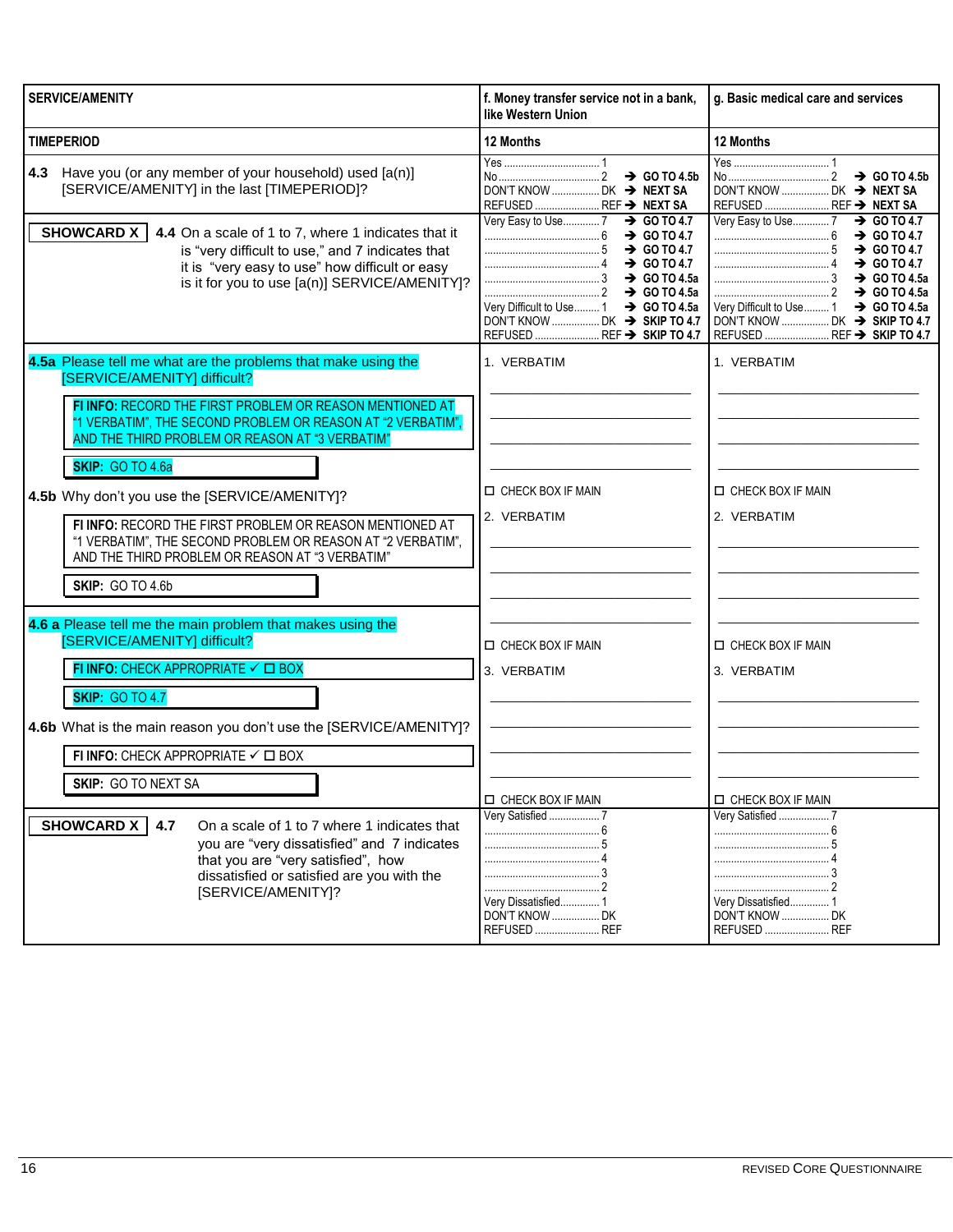| h. After school programs                                                                                                                                                                                                                             | i. Community college or other adult<br>education                                                                                                                                                                                                                                                                       | j. Park or playground                                                                                                                                                                                                                                                                             |
|------------------------------------------------------------------------------------------------------------------------------------------------------------------------------------------------------------------------------------------------------|------------------------------------------------------------------------------------------------------------------------------------------------------------------------------------------------------------------------------------------------------------------------------------------------------------------------|---------------------------------------------------------------------------------------------------------------------------------------------------------------------------------------------------------------------------------------------------------------------------------------------------|
| 12 Months                                                                                                                                                                                                                                            | 3 Years                                                                                                                                                                                                                                                                                                                | 12 Months                                                                                                                                                                                                                                                                                         |
| Yes……………………………1<br>REFUSED REF → NEXT SA<br>Very Easy to Use 7 > GO TO 4.7<br>$\rightarrow$ GO TO 4.7<br>$\rightarrow$ GO TO 4.7<br>$\ldots$ GO TO 4.7<br>$\ldots$ GO TO 4.5a<br>Very Difficult to Use   1 → GO TO 4.5a<br>REFUSED REF → SKIP TO 4.7 | $\rightarrow$ GO TO 4.5b<br>DON'T KNOWDK → NEXT SA<br>REFUSEDREF → NEXT SA<br>Very Easy to Use 7<br>$\rightarrow$ GO TO 4.7<br>$\rightarrow$ GO TO 4.7<br>$\rightarrow$ GO TO 4.7<br>$\rightarrow$ GO TO 4.7<br>$\ldots$ GO TO 4.5a<br>Very Difficult to Use 1<br>$\rightarrow$ GO TO 4.5a<br>REFUSEDREF → SKIP TO 4.7 | $\rightarrow$ GO TO 4.5b<br>REFUSEDREF → NEXT SA<br>Very Easy to Use 7<br>$\rightarrow$ GO TO 4.7<br>$\rightarrow$ GO TO 4.7<br>$\rightarrow$ GO TO 4.7<br>$\rightarrow$ GO TO 4.7<br>$\rightarrow$ GO TO 4.5a<br>Very Difficult to Use 1<br>$\rightarrow$ GO TO 4.5a<br>REFUSEDREF → SKIP TO 4.7 |
| 1. VERBATIM                                                                                                                                                                                                                                          | 1. VERBATIM                                                                                                                                                                                                                                                                                                            | 1. VERBATIM                                                                                                                                                                                                                                                                                       |
| CHECK BOX IF MAIN                                                                                                                                                                                                                                    | <b>IN CHECK BOX IF MAIN</b>                                                                                                                                                                                                                                                                                            | CHECK BOX IF MAIN                                                                                                                                                                                                                                                                                 |
| 2. VERBATIM                                                                                                                                                                                                                                          | 2. VERBATIM                                                                                                                                                                                                                                                                                                            | 2. VERBATIM                                                                                                                                                                                                                                                                                       |
| CHECK BOX IF MAIN                                                                                                                                                                                                                                    | CHECK BOX IF MAIN                                                                                                                                                                                                                                                                                                      | <b>IN CHECK BOX IF MAIN</b>                                                                                                                                                                                                                                                                       |
| 3. VERBATIM                                                                                                                                                                                                                                          | 3. VERBATIM                                                                                                                                                                                                                                                                                                            | 3. VERBATIM                                                                                                                                                                                                                                                                                       |
| CHECK BOX IF MAIN                                                                                                                                                                                                                                    | CHECK BOX IF MAIN                                                                                                                                                                                                                                                                                                      | CHECK BOX IF MAIN                                                                                                                                                                                                                                                                                 |
| Very Satisfied7<br>Very Dissatisfied 1<br>DON'T KNOW DK<br>REFUSED REF                                                                                                                                                                               | Very Satisfied7<br>Very Dissatisfied 1<br>DON'T KNOWDK<br>REFUSEDREF                                                                                                                                                                                                                                                   | Very Satisfied7<br>Very Dissatisfied 1<br>DON'T KNOWDK<br>REFUSEDREF                                                                                                                                                                                                                              |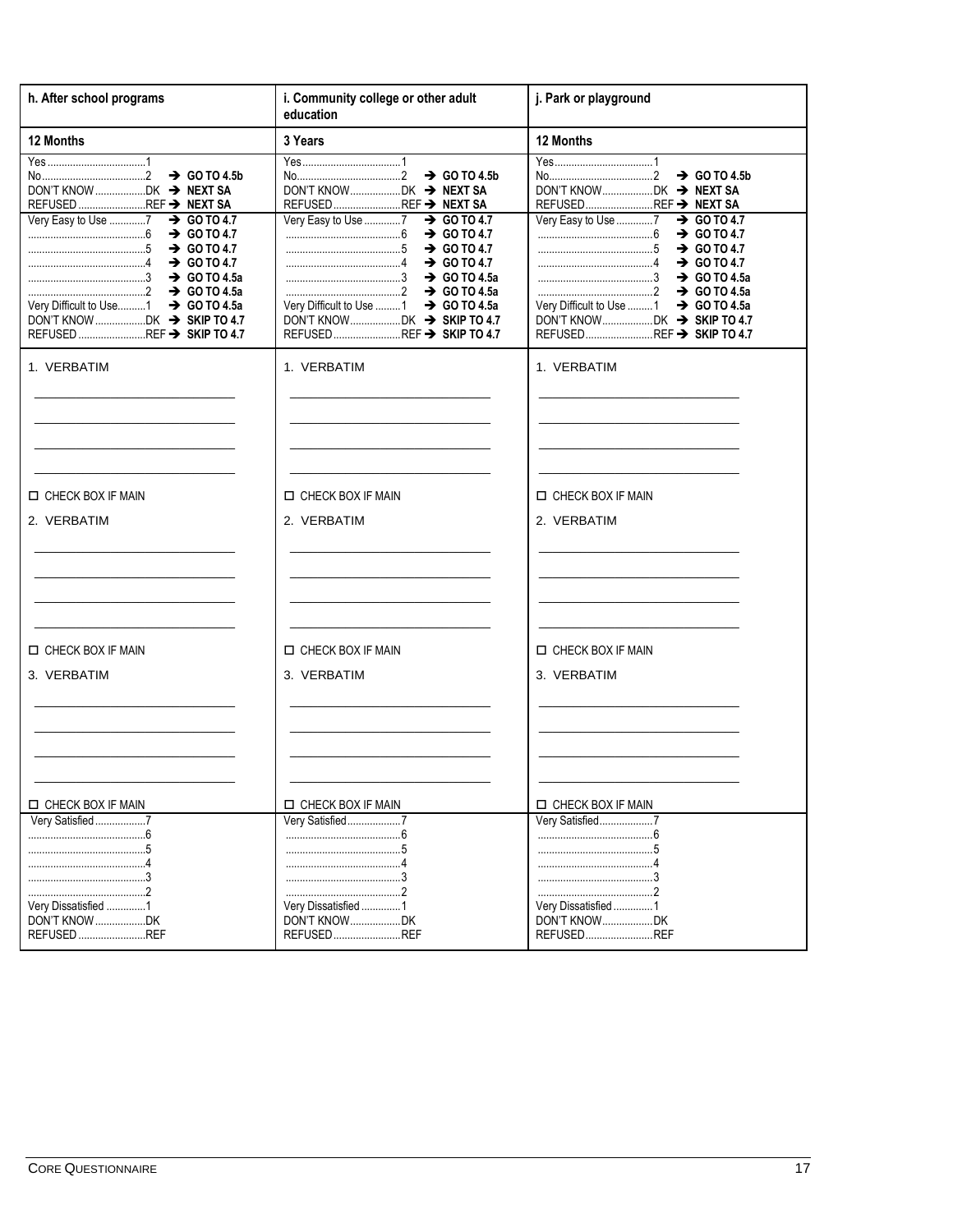| <b>SERVICE/AMENITY</b>                                                                                                                                                                                                                                                                                                                                                                                                                                                                                                                                           | k. A recreation or community center                                                                   | I. A library                                                                                                                                                                                              |
|------------------------------------------------------------------------------------------------------------------------------------------------------------------------------------------------------------------------------------------------------------------------------------------------------------------------------------------------------------------------------------------------------------------------------------------------------------------------------------------------------------------------------------------------------------------|-------------------------------------------------------------------------------------------------------|-----------------------------------------------------------------------------------------------------------------------------------------------------------------------------------------------------------|
| <b>TIMEPERIOD</b>                                                                                                                                                                                                                                                                                                                                                                                                                                                                                                                                                | 12 Months                                                                                             | 12 Months                                                                                                                                                                                                 |
| 4.3 Have you (or any member of your household) used [a(n)]<br>[SERVICE/AMENITY] in the last [TIMEPERIOD]?                                                                                                                                                                                                                                                                                                                                                                                                                                                        | $\rightarrow$ GO TO 4.5b<br>DON'T KNOW  DK → NEXT SA<br>REFUSED  REF → NEXT SA                        | DON'T KNOW  DK → NEXT SA<br>REFUSED  REF → NEXT SA                                                                                                                                                        |
| SHOWCARD X  <br>4.4 On a scale of 1 to 7, where 1 indicates that it<br>is "very difficult to use," and 7 indicates that<br>it is "very easy to use" how difficult or easy<br>is it for you to use [a(n)] SERVICE/AMENITY]?                                                                                                                                                                                                                                                                                                                                       | Very Easy to Use 7 > GO TO 4.7<br>Very Difficult to Use  1 → GO TO 4.5a<br>REFUSED  REF → SKIP TO 4.7 | Very Easy to Use7<br>$\rightarrow$ GO TO 4.7<br>$\rightarrow$ GO TO 4.7<br>$\rightarrow$ GO TO 4.7<br>Very Difficult to Use  1 → GO TO 4.5a<br>DON'T KNOW  DK → SKIP TO 4.7<br>REFUSED  REF → SKIP TO 4.7 |
| 4.5a Please tell me what are the problems that make using the<br>[SERVICE/AMENITY] difficult?<br>FI INFO: RECORD THE FIRST PROBLEM OR REASON MENTIONED AT<br>"1 VERBATIM", THE SECOND PROBLEM OR REASON AT "2 VERBATIM",<br>AND THE THIRD PROBLEM OR REASON AT "3 VERBATIM"<br><b>SKIP: GO TO 4.6a</b><br>4.5b Why don't you use the [SERVICE/AMENITY]?<br>FI INFO: RECORD THE FIRST PROBLEM OR REASON MENTIONED AT<br>"1 VERBATIM", THE SECOND PROBLEM OR REASON AT "2 VERBATIM",<br>AND THE THIRD PROBLEM OR REASON AT "3 VERBATIM"<br><b>SKIP: GO TO 4.6b</b> | 1. VERBATIM<br><b>O CHECK BOX IF MAIN</b><br>2. VERBATIM                                              | 1. VERBATIM<br>$\Box$ CHECK BOX IF MAIN<br>2. VERBATIM                                                                                                                                                    |
| 4.6 a Please tell me the main problem that makes using the<br>[SERVICE/AMENITY] difficult?<br>FI INFO: CHECK APPROPRIATE $\checkmark$ $\Box$ BOX<br><b>SKIP: GO TO 4.7</b>                                                                                                                                                                                                                                                                                                                                                                                       | <b>IN CHECK BOX IF MAIN</b><br>3. VERBATIM                                                            | <b>D CHECK BOX IF MAIN</b><br>3. VERBATIM                                                                                                                                                                 |
| 4.6b What is the main reason you don't use the [SERVICE/AMENITY]?<br>FI INFO: CHECK APPROPRIATE $\checkmark$ $\Box$ BOX<br><b>SKIP: GO TO NEXT SA</b><br><b>SHOWCARD X</b><br>4.7<br>On a scale of 1 to 7 where 1 indicates that<br>you are "very dissatisfied" and 7 indicates<br>that you are "very satisfied", how<br>dissatisfied or satisfied are you with the                                                                                                                                                                                              | <b>ID CHECK BOX IF MAIN</b><br>Very Satisfied  7                                                      | <b>ID CHECK BOX IF MAIN</b><br>Very Satisfied  7                                                                                                                                                          |
| [SERVICE/AMENITY]?                                                                                                                                                                                                                                                                                                                                                                                                                                                                                                                                               | Very Dissatisfied 1<br><b>DON'T KNOW  DK</b><br>REFUSED  REF                                          | Very Dissatisfied 1<br>DON'T KNOW  DK<br>REFUSED  REF                                                                                                                                                     |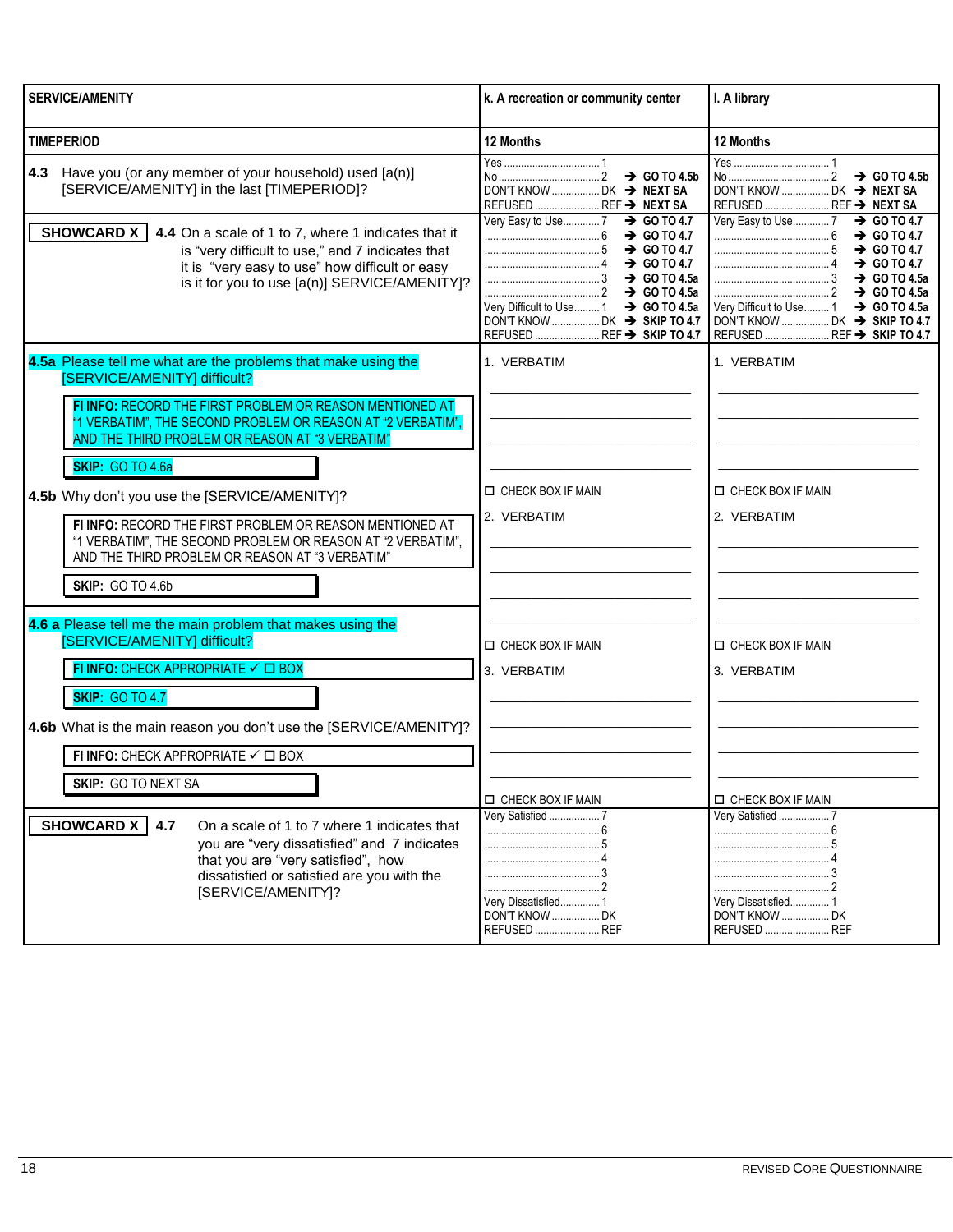| m. Child care services and preschool<br>programs                                                                                                                                     | n. Employment placement counseling and<br>training                                                                                                                                                                                       | q. Place where you sign up for [INSERT LOCAL<br>PROGRAM] or welfare                                                                                                                                                                      |
|--------------------------------------------------------------------------------------------------------------------------------------------------------------------------------------|------------------------------------------------------------------------------------------------------------------------------------------------------------------------------------------------------------------------------------------|------------------------------------------------------------------------------------------------------------------------------------------------------------------------------------------------------------------------------------------|
| 12 Months                                                                                                                                                                            | 3 Years                                                                                                                                                                                                                                  | 12 Months                                                                                                                                                                                                                                |
| REFUSED REF → NEXT SA                                                                                                                                                                | $\rightarrow$ GO TO 4.5b<br>REFUSEDREF → NEXT SA                                                                                                                                                                                         | $\rightarrow$ GO TO 4.5b<br>REFUSEDREF → NEXT SA                                                                                                                                                                                         |
| Very Easy to Use 7 > GO TO 4.7<br>$\rightarrow$ GO TO 4.7<br>$\rightarrow$ GO TO 4.7<br>$\rightarrow$ GO TO 4.7<br>Very Difficult to Use 1 → GO TO 4.5a<br>REFUSED REF → SKIP TO 4.7 | Very Easy to Use 7<br>$\rightarrow$ GO TO 4.7<br>$\rightarrow$ GO TO 4.7<br>$\rightarrow$ GO TO 4.7<br>$\rightarrow$ GO TO 4.7<br>$\ldots$ GO TO 4.5a<br>Very Difficult to Use 1<br>$\rightarrow$ GO TO 4.5a<br>REFUSEDREF → SKIP TO 4.7 | Very Easy to Use 7<br>$\rightarrow$ GO TO 4.7<br>$\rightarrow$ GO TO 4.7<br>$\rightarrow$ GO TO 4.7<br>$\rightarrow$ GO TO 4.7<br>$\ldots$ GO TO 4.5a<br>Very Difficult to Use 1<br>$\rightarrow$ GO TO 4.5a<br>REFUSEDREF → SKIP TO 4.7 |
| 1. VERBATIM                                                                                                                                                                          | 1. VERBATIM                                                                                                                                                                                                                              | 1. VERBATIM                                                                                                                                                                                                                              |
| CHECK BOX IF MAIN                                                                                                                                                                    | CHECK BOX IF MAIN                                                                                                                                                                                                                        | CHECK BOX IF MAIN                                                                                                                                                                                                                        |
| 2. VERBATIM                                                                                                                                                                          | 2. VERBATIM                                                                                                                                                                                                                              | 2. VERBATIM                                                                                                                                                                                                                              |
| CHECK BOX IF MAIN                                                                                                                                                                    | CHECK BOX IF MAIN                                                                                                                                                                                                                        | CHECK BOX IF MAIN                                                                                                                                                                                                                        |
| 3. VERBATIM                                                                                                                                                                          | 3. VERBATIM                                                                                                                                                                                                                              | 3. VERBATIM                                                                                                                                                                                                                              |
| CHECK BOX IF MAIN                                                                                                                                                                    | CHECK BOX IF MAIN                                                                                                                                                                                                                        | CHECK BOX IF MAIN                                                                                                                                                                                                                        |
| Very Satisfied7<br>Very Dissatisfied 1<br>DON'T KNOW DK<br>REFUSED REF                                                                                                               | Very Satisfied7<br>Very Dissatisfied1<br>DON'T KNOWDK<br>REFUSEDREF                                                                                                                                                                      | Very Satisfied7<br>Very Dissatisfied1<br>DON'T KNOWDK<br>REFUSEDREF                                                                                                                                                                      |